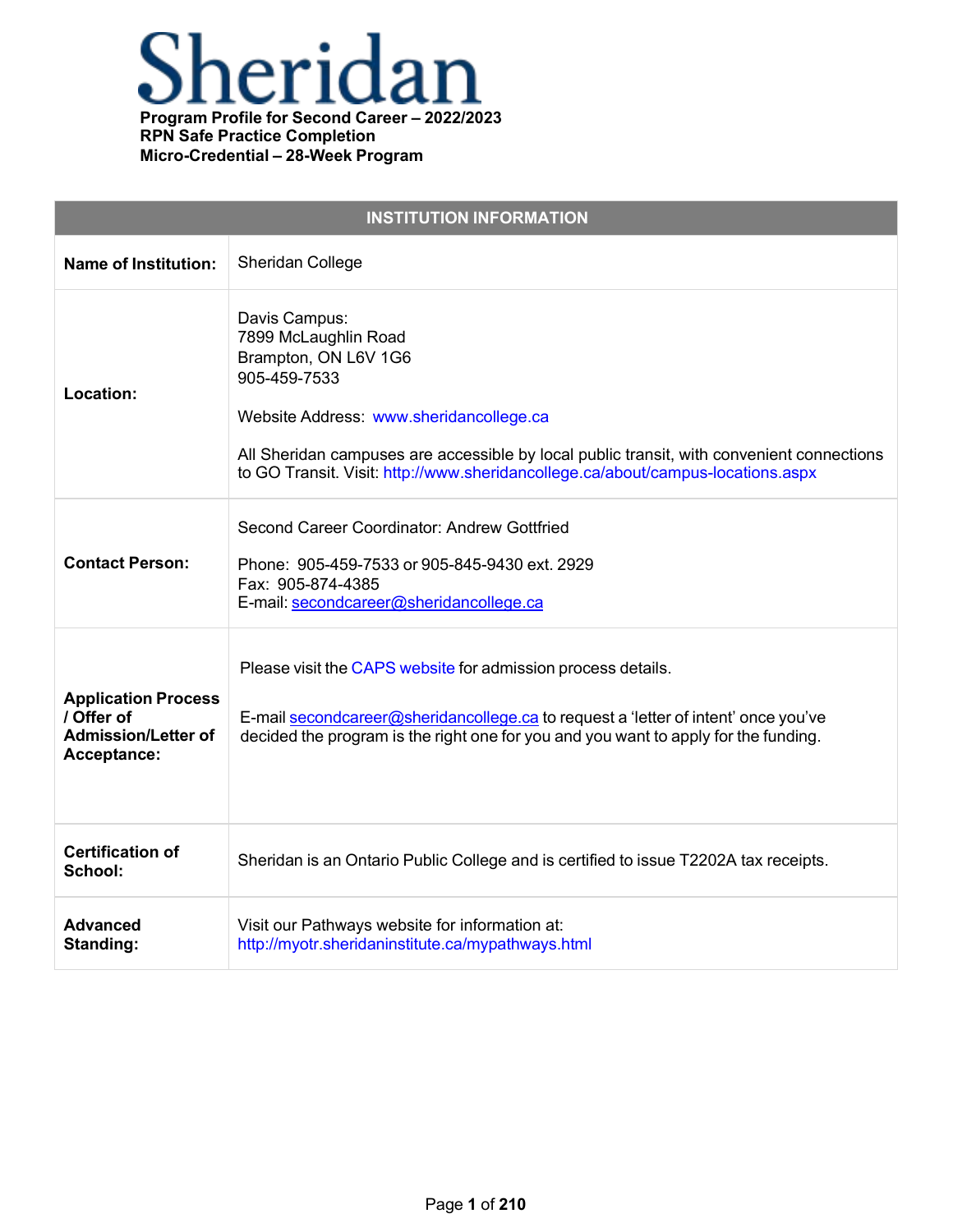

|                                                                                          | <b>PROGRAM INFORMATION</b>                                                                                                                                                                                                                                                                                                                                                               |
|------------------------------------------------------------------------------------------|------------------------------------------------------------------------------------------------------------------------------------------------------------------------------------------------------------------------------------------------------------------------------------------------------------------------------------------------------------------------------------------|
| Program Name/<br><b>Credential:</b>                                                      | RPN Safe Practice Completion / Micro-Credential                                                                                                                                                                                                                                                                                                                                          |
| <b>Program-Specific</b><br><b>Admission</b><br><b>Requirements:</b>                      | https://caps.sheridancollege.ca/products/rpn-safe-practice-completion.aspx                                                                                                                                                                                                                                                                                                               |
| <b>Program Offered</b><br><b>SEPTEMBER 2022</b><br><b>Start/End dates by</b><br>semester | Sept. 12, 2022<br>Jan. 9, 2023<br>May 8, 2023<br>1<br>$\mathbf{2}$<br>3<br>To<br>To<br>To<br>Dec. 16, 2022<br>Apr. 14, 2023<br>Aug. 11, 2023                                                                                                                                                                                                                                             |
| <b>Program Offered</b><br><b>JAN 2023</b><br><b>Start/End dates by</b><br>semester       | Sept 12, 2023<br>May 8, 2023<br>1<br>Jan 9, 2023<br>$\overline{2}$<br>$\overline{3}$<br>to<br>to<br>to<br>Dec 16, 2023<br>Aug 11, 2023<br>Apr 14, 2023                                                                                                                                                                                                                                   |
| <b>Program Offered</b><br><b>MAY 2023</b><br><b>Start/End dates by</b><br>semester       | Jan. 8, 2024<br>May 8, 2023<br>Sept 12, 2023<br>$\overline{2}$<br>To<br>3<br>1<br>to<br>to<br>April 19, 2024<br>Aug 11, 2023<br>Dec 16, 2023                                                                                                                                                                                                                                             |
| Program Length/<br><b>Hours/Weeks:</b>                                                   | Program duration (weeks): 28<br>Total instructional hours: 610 - 810<br>Programs starting in September have a holiday break of approximately 3 weeks.<br>Programs starting in January and May run continuously over 8 months (no summer<br>break), with two weeks between semesters.<br>Students will be notified about their class schedule prior to the beginning of each<br>semester. |
| <b>Class Size:</b>                                                                       | Approximately 35                                                                                                                                                                                                                                                                                                                                                                         |
| <b>Course Outline:</b>                                                                   | https://www.sheridancollege.ca/programs/courses/course-outline-search                                                                                                                                                                                                                                                                                                                    |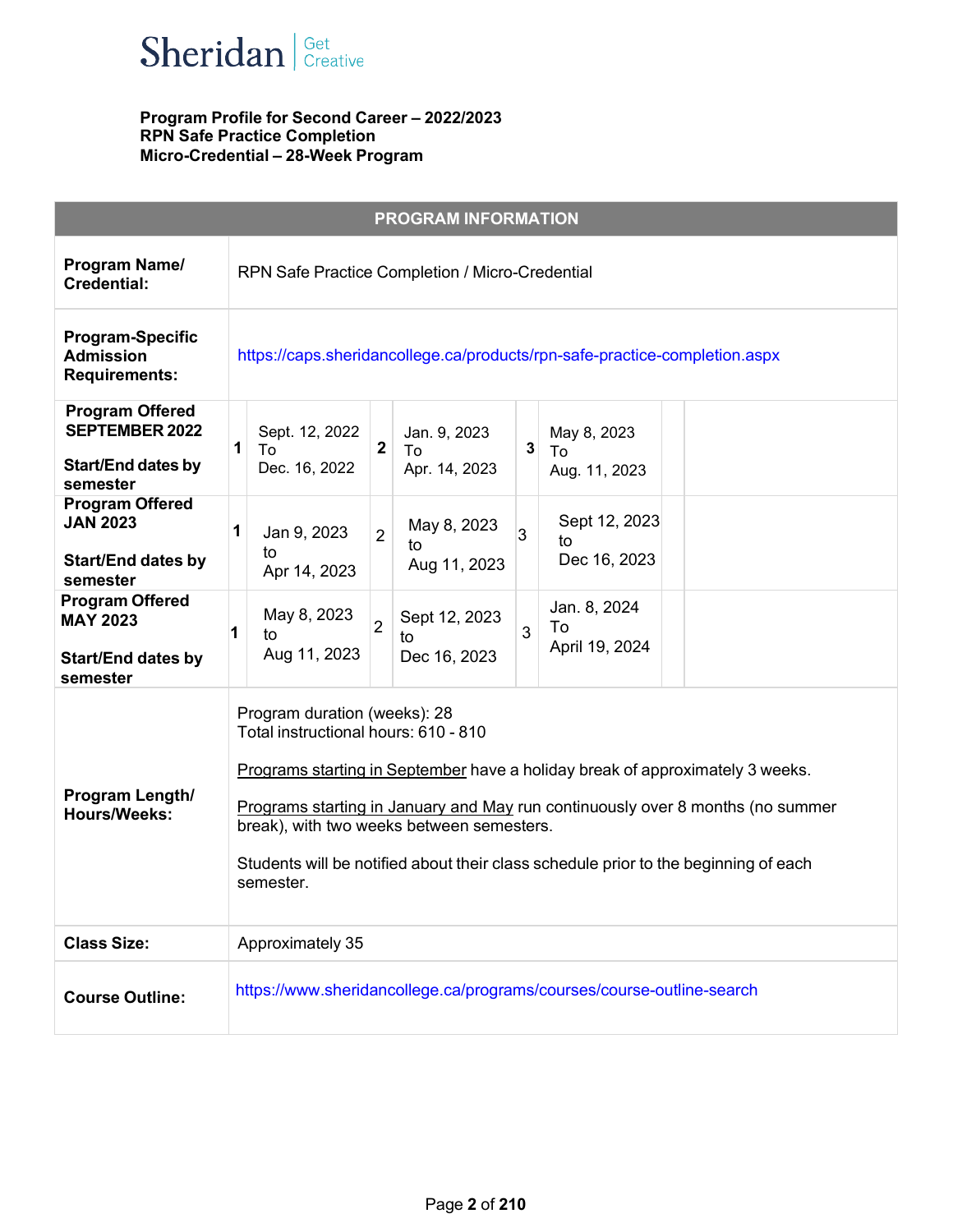

| <b>Annual Tuition:</b><br>(applicable at time<br>of publication -<br>subject to change<br>without notice) | \$2891.26 - first semester<br>\$1200 - second semester<br>https://caps.sheridancollege.ca/products/rpn-safe-practice-completion.aspx<br>Tuition fees are regulated by the Ministry of Advanced Education and Skills Development<br>and a change could be made by action of the Ontario Government.<br>As the Fee Guide is prepared in advance, Sheridan reserves the right to make changes<br>due to errors and omissions. Additional fees will apply for some programs with a<br>modified curriculum. All information provided is current as of publication. |
|-----------------------------------------------------------------------------------------------------------|---------------------------------------------------------------------------------------------------------------------------------------------------------------------------------------------------------------------------------------------------------------------------------------------------------------------------------------------------------------------------------------------------------------------------------------------------------------------------------------------------------------------------------------------------------------|
| Parking:<br>(applicable at time<br>of publication -<br>subject to change<br>without notice)               | https://epark.sheridancollege.ca/                                                                                                                                                                                                                                                                                                                                                                                                                                                                                                                             |
| <b>Book Costs:</b><br>(applicable at time<br>of publication -<br>subject to change<br>without notice)     | \$600                                                                                                                                                                                                                                                                                                                                                                                                                                                                                                                                                         |
| <b>Other Costs:</b>                                                                                       | Ancillary fees - \$204.5                                                                                                                                                                                                                                                                                                                                                                                                                                                                                                                                      |
| <b>Payment Policy for</b><br><b>Second Career:</b>                                                        | This program is a closed enrollment. Once the students are accepted, they will be<br>enrolled by the Portfolio Support Specialist for registration.                                                                                                                                                                                                                                                                                                                                                                                                           |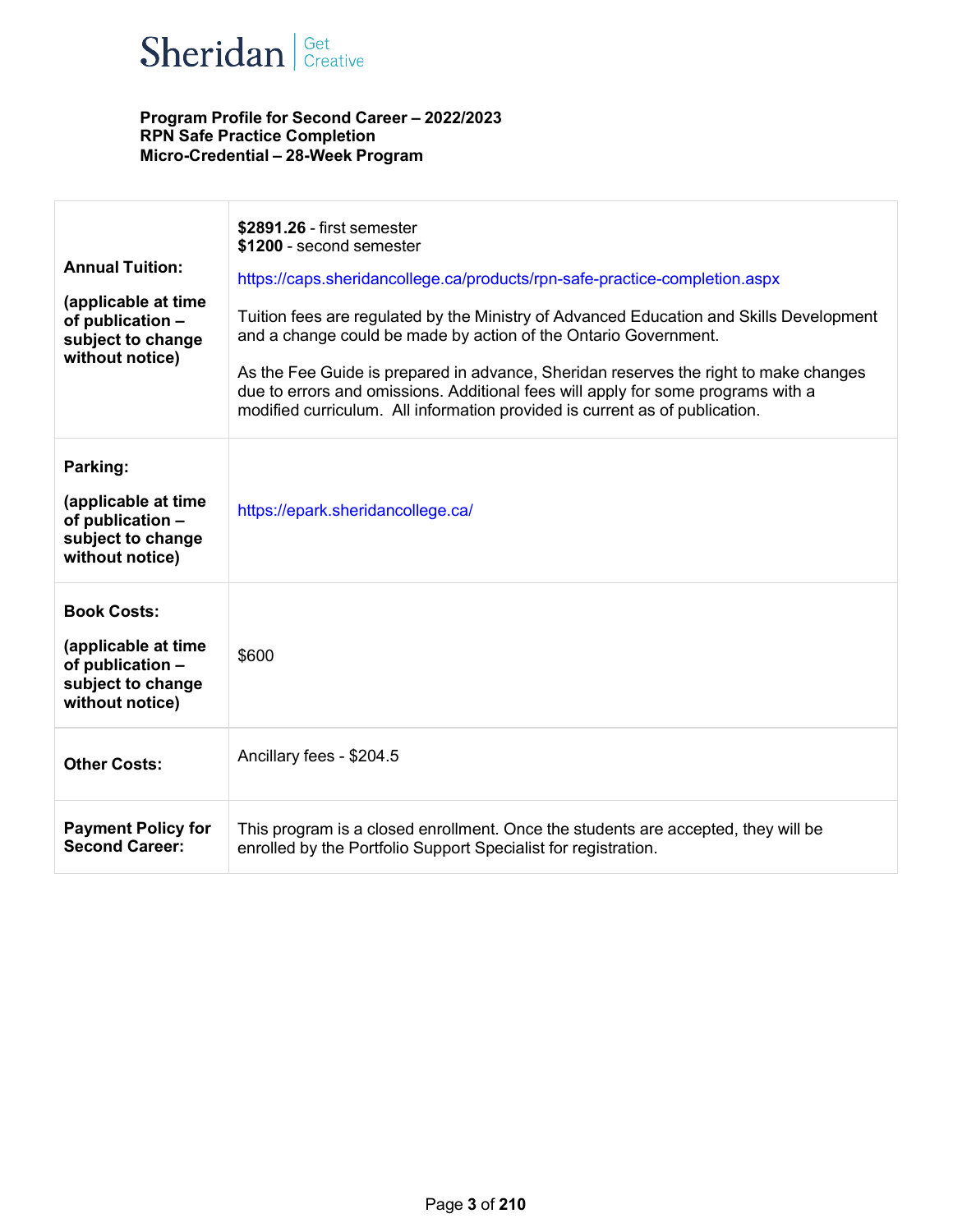

| <b>Withdrawal/Refund</b><br><b>Policy</b>                                                                      | For refunds or withdrawals, please visit:<br>https://caps.sheridancollege.ca/student-guide/transfers-refunds-and-withdrawals.aspx<br>Please note: As a Second Career-funded student, all refunds are to be returned to your<br>funder.                                                                                                                                                                                                                                                                                                                                                                                                                                                                                                                                                                                                                                                                                                                                                                                                                                                                                                                                                                                                                                                                                                                                                                                                                                                                                                                                                                                                                                                                                                                                                                                                                                                                                                                                                                                                                                                        |
|----------------------------------------------------------------------------------------------------------------|-----------------------------------------------------------------------------------------------------------------------------------------------------------------------------------------------------------------------------------------------------------------------------------------------------------------------------------------------------------------------------------------------------------------------------------------------------------------------------------------------------------------------------------------------------------------------------------------------------------------------------------------------------------------------------------------------------------------------------------------------------------------------------------------------------------------------------------------------------------------------------------------------------------------------------------------------------------------------------------------------------------------------------------------------------------------------------------------------------------------------------------------------------------------------------------------------------------------------------------------------------------------------------------------------------------------------------------------------------------------------------------------------------------------------------------------------------------------------------------------------------------------------------------------------------------------------------------------------------------------------------------------------------------------------------------------------------------------------------------------------------------------------------------------------------------------------------------------------------------------------------------------------------------------------------------------------------------------------------------------------------------------------------------------------------------------------------------------------|
| <b>Your Second Career</b><br>and Career<br><b>Opportunities:</b>                                               | Courses are taken as a set pathway to ensure the learners gains the knowledge, skills,<br>and competencies needed to register with the College of Nurses of Ontario and thrive in<br>the Ontario nursing workforce.                                                                                                                                                                                                                                                                                                                                                                                                                                                                                                                                                                                                                                                                                                                                                                                                                                                                                                                                                                                                                                                                                                                                                                                                                                                                                                                                                                                                                                                                                                                                                                                                                                                                                                                                                                                                                                                                           |
| Please identify the<br>main skill learners<br>can expect to gain<br>upon completion of<br>the micro-credential | Conduct a self-assessment of current nursing knowledge, skill, and competencies<br>$\bullet$<br>and, utilizing relevant transition models, theories, and program resources create<br>and complete an individual learning plan that prepares for them for nursing<br>practice in Ontario. Utilizing the nursing process, draw on evidence, theories, and<br>frameworks from nursing and social sciences to provide safe, competent and<br>ethical care. Contribute to the development of quality practice environments by<br>supporting the creation and implementation of professional practices that improve<br>client safety, workplace health and wellness, scholarly activities, and other current<br>nursing trends. Demonstrate effective communication skills and professional<br>behaviors that establish and maintain mutually respectful relationships with clients,<br>colleagues, and members of the public. Value the dignity and inherent worth of<br>each client and provide care that incorporates the client's decisions, spiritual<br>beliefs, and cultural practices. Demonstrate ways of thinking and collaborating<br>with others that incorporate the processes of critical thinking, critical reasoning,<br>and critical inquiry to produce well-reasoned and evidence-based decisions.<br>Integrate best practices and legal and professional standards associated with<br>nursing informatics, as well as social and professional information and<br>communication technologies. Apply a variety of leadership skills and techniques<br>that are relevant and appropriate to a multitude of unique situations involving self,<br>clients, colleagues, learners, and members of the public. Analyze an ethical<br>dilemma, conflict, and distress according to ethical decision-making models,<br>frameworks, and processes. Integrate social justice theory, and calls to action, to<br>create awareness of inequality in health and wellness in society and improve<br>accessibility to services that meet the needs of marginalized and vulnerable<br>populations. |
| <b>Method of</b><br>Instruction:                                                                               | blended                                                                                                                                                                                                                                                                                                                                                                                                                                                                                                                                                                                                                                                                                                                                                                                                                                                                                                                                                                                                                                                                                                                                                                                                                                                                                                                                                                                                                                                                                                                                                                                                                                                                                                                                                                                                                                                                                                                                                                                                                                                                                       |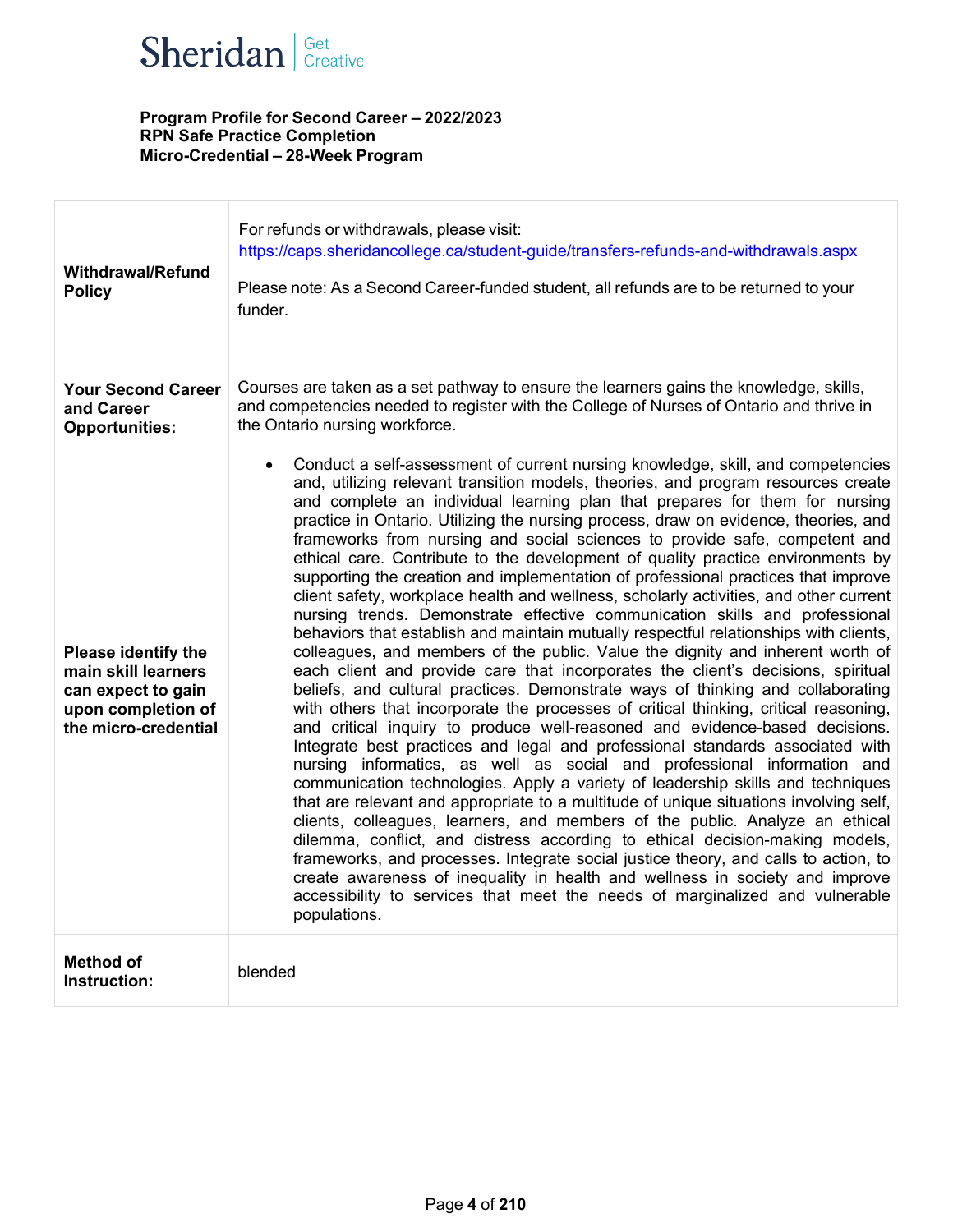

| <b>Equipment</b><br><b>Availability:</b>                                | Students will have access to computers in open access computer labs.                                                                                                                                                                                                                                                                                                                                                                                                                                                                                                                                                    |
|-------------------------------------------------------------------------|-------------------------------------------------------------------------------------------------------------------------------------------------------------------------------------------------------------------------------------------------------------------------------------------------------------------------------------------------------------------------------------------------------------------------------------------------------------------------------------------------------------------------------------------------------------------------------------------------------------------------|
| <b>Instructor</b><br><b>Qualifications:</b>                             | Our faculty is hired based on a combination of industry experience and academic<br>qualifications. Most faculty have relevant Master's degrees and/or professional<br>certifications where applicable.<br>Our faculty is provided with opportunities to engage in professional development to<br>ensure currency in their field and proficiency in teaching adults.                                                                                                                                                                                                                                                     |
| <b>Curriculum Design:</b>                                               | All programs are designed and kept up to date with input from Research and Innovation<br>teams which include representation from employers and industry organizations.<br>The Centre for Teaching and Learning at Sheridan oversees the design of new programs<br>and courses and maintains a schedule of program review to keep programs up to date.                                                                                                                                                                                                                                                                   |
| <b>Evaluation of</b><br>Instructors,<br><b>Courses and</b><br>Programs: | Students have the opportunity to complete a formal evaluation of the course and instructor<br>at the end of each course.<br>Public colleges must survey students, graduates and employers as mandated by the<br>Ministry of Advanced Education and Skills Development to obtain information on Key<br>Performance Indicators (KPIs). Please visit:<br>https://www.sheridancollege.ca/about/administration-governance/policies-accountability/<br>key-performance-indicators                                                                                                                                             |
| <b>Physical Facilities:</b>                                             | Sheridan classrooms and campus facilities are accessible and are designed to support a<br>wide range of applied learning activities. Classrooms and labs are equipped with modern<br>technology, including digital AV teaching and learning aids. Our Trafalgar, Davis and<br>Hazel McCallion campuses have physical fitness facilities, full-service cafeterias, modern<br>learning resource centres and vibrant student centres which contribute to supporting<br>student learning and life. Each campus has attractive grounds that provide a relaxing<br>counterpoint to the hustle and bustle of student activity. |
| <b>Additional Supports</b><br>and Resources:                            | As a public college, Sheridan is able to offer a full range of student services and supports.<br>Please review our services by visiting:<br>https://www.sheridancollege.ca/student-life/student-services                                                                                                                                                                                                                                                                                                                                                                                                                |